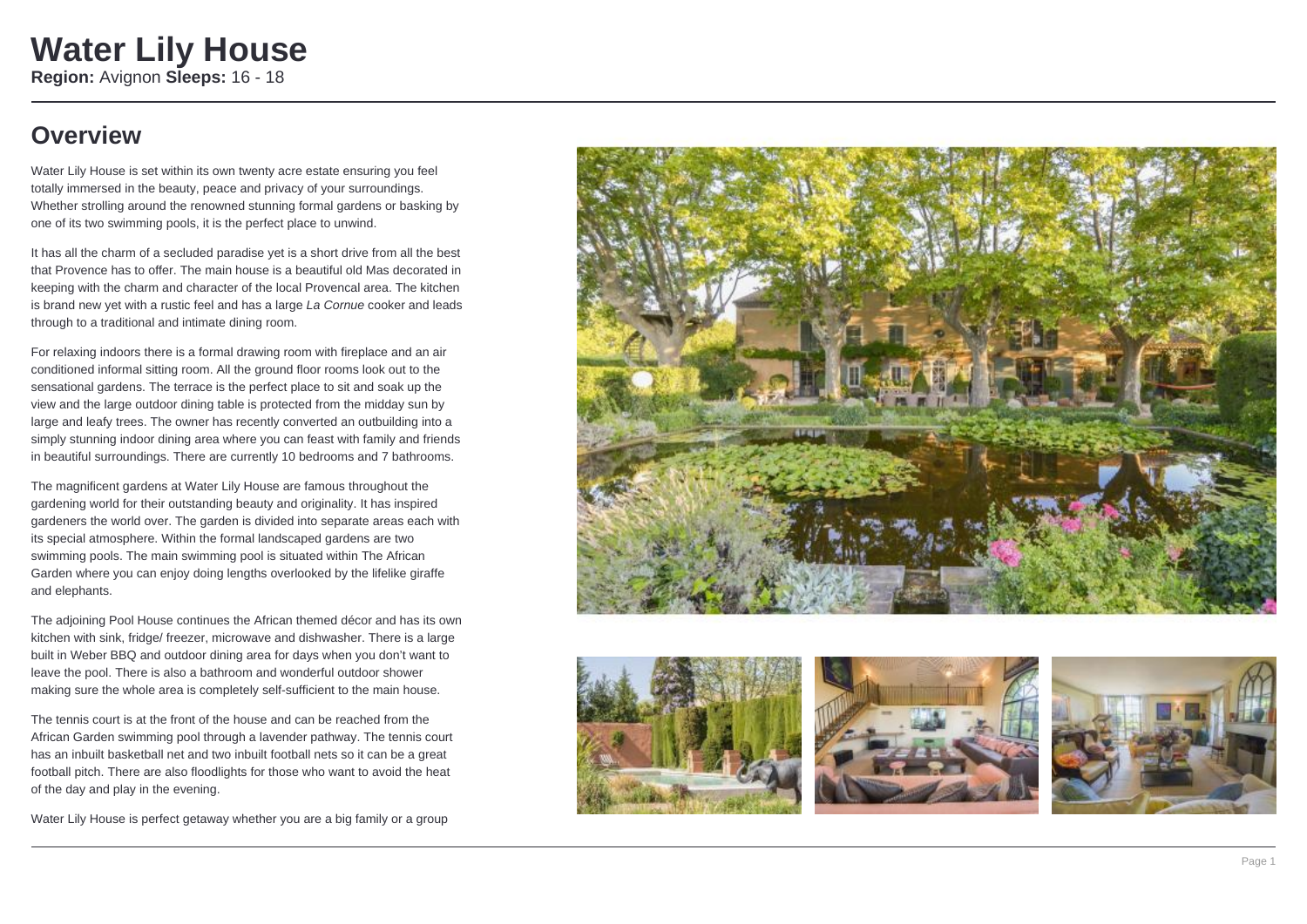gathering, there is something here for everyone!

Although there are ten bedrooms we recommend not more than 16 adults and 4 children. Two of the bedrooms (an attic dormitory and a small single room) are only suitable for children.

### **Facilities**

Wow Factor • Easy By Train • **Recommended** • Private Pool • Heated Pool • Ideal for Babies & Toddlers • Ideal for Kids • Ideal for Teens • Wi-Fi/Internet • Air-Con • Walk to Village • Walk to Restaurant • <1hr to Airport • BBQ • Tennis Court • Cable TV • Bicycles Provided • Spa/Massage • Indoor Games • Outdoor Games • Table Tennis • DVD • Working Fireplace • Heating • Caretaker/Owner on Site • Cot(s) • High Chair(s) • Toys • Rural Location • Walking/Hiking Paths • Wine Tasting • Golf Nearby • Outstanding Landscapes • Tourist Towns & Villages • RWC-Marseille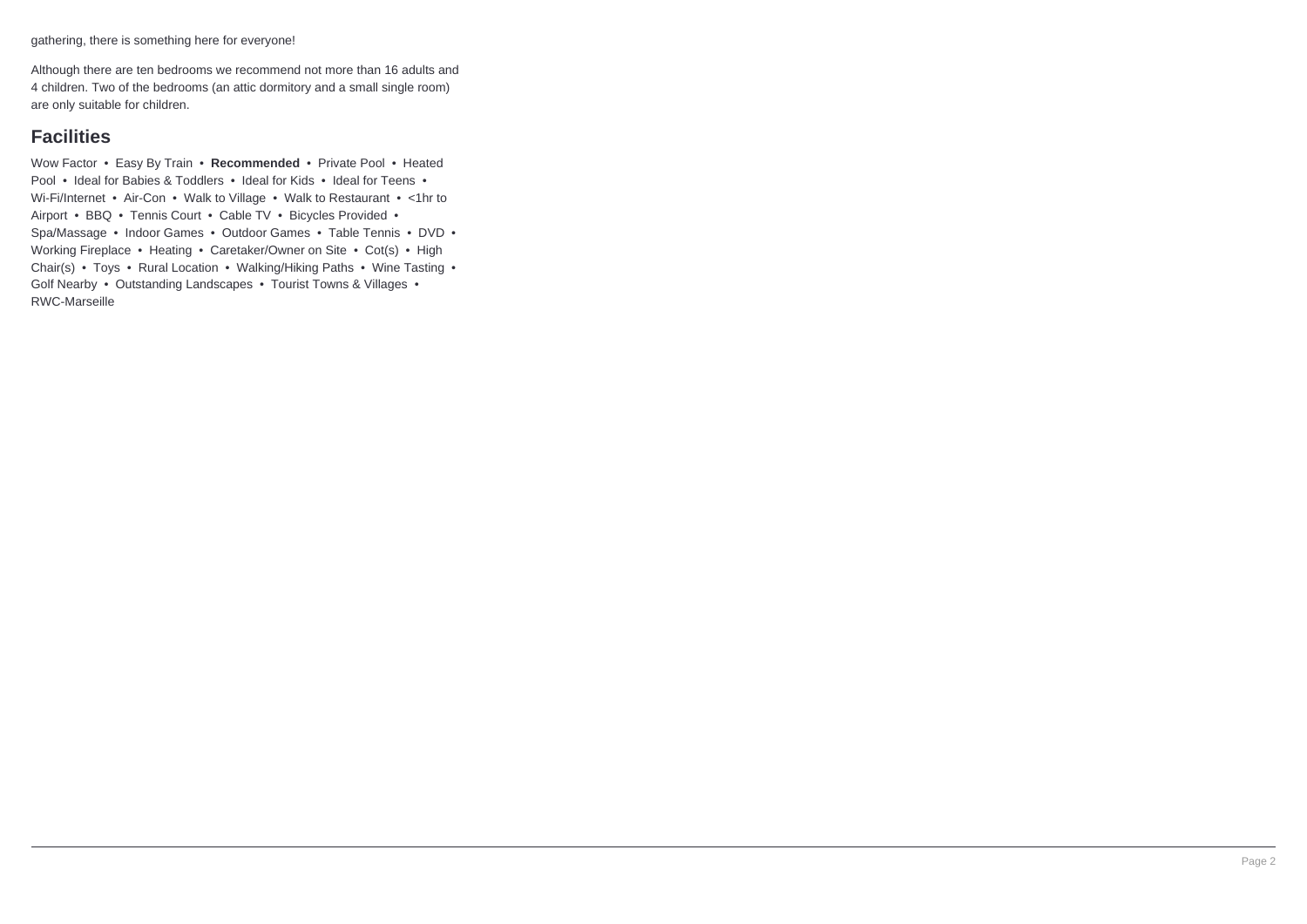### **Interior & Grounds**

#### **House Interior (max. pax: 16 adults +4 children)**

#### **Ground Floor**

On the ground floor there is a drawing room with extensive library containing a wide selection of books in both French and English. There is also an upright piano and fireplace. The drawing room leads through to a large bright hallway which has a large fireplace. The hallway goes through to a brand new kitchen which has a La Cornue range cooker with two ovens. Other appliances include a Quooker boiling hot water tap, two dishwashers, large fridge freezer, microwave, toaster and a Nespresso machine.

The adjoining dining room with fireplace is a cozy room with a circular oak dining table large enough to seat ten and the perfect setting for cooler nights when one wants to enjoy eating inside. Next to the dining room is an informal sitting room with large comfortable sofas and air conditioning. There is an 85 inch 4k HD flat screen television with French television channels, English satellite channels and Netflix as well as a Blu-Ray DVD player within a cabinet on the wall. The sitting room is split level with stairs leading up to a reading nook – an area perfect for children to enjoy. As well as a large selection of children's books there is also a trunk containing toys and games.

All the ground floor rooms open out onto a stunning terrace that overlook the formal gardens. There is a large marble table on the terrace that is perfectly situated for dining outside as can eat admiring the beauty of the gardens whilst the magnificent plane trees provide much needed shade in the warmer months. All the ground floor rooms also benefit from a state of the art Sonos music system which can be easily used from any android or smartphone. Throughout the house there is wireless internet.

The owner has recently converted an outbuilding into a simply stunning indoor dining area, featuring Sonos speakers, where you can feast with family and friends in beautiful surroundings.This is situated just next to the main house.

#### **First floor**

There are three double bedrooms, one twin bedroom and one single bedroom. The master bedroom suite has a king sized bed, air-conditioning and an ensuite bathroom (with bath and separate shower) and a large dressing room. Next to the master bedroom are a twin bedroom and a double bedroom (with queen sized bed and air-conditioning) which share an ensuite bathroom (with bath) and separate WC. Next to these bedrooms is a door leading through to a family suite of large double bedroom (with a king sized bed and airconditioning) with adjoining single room which has both a cot bed and large single bed in – these rooms share an ensuite bathroom (with shower) and would be perfect for a family. There is also a utility room on this floor that







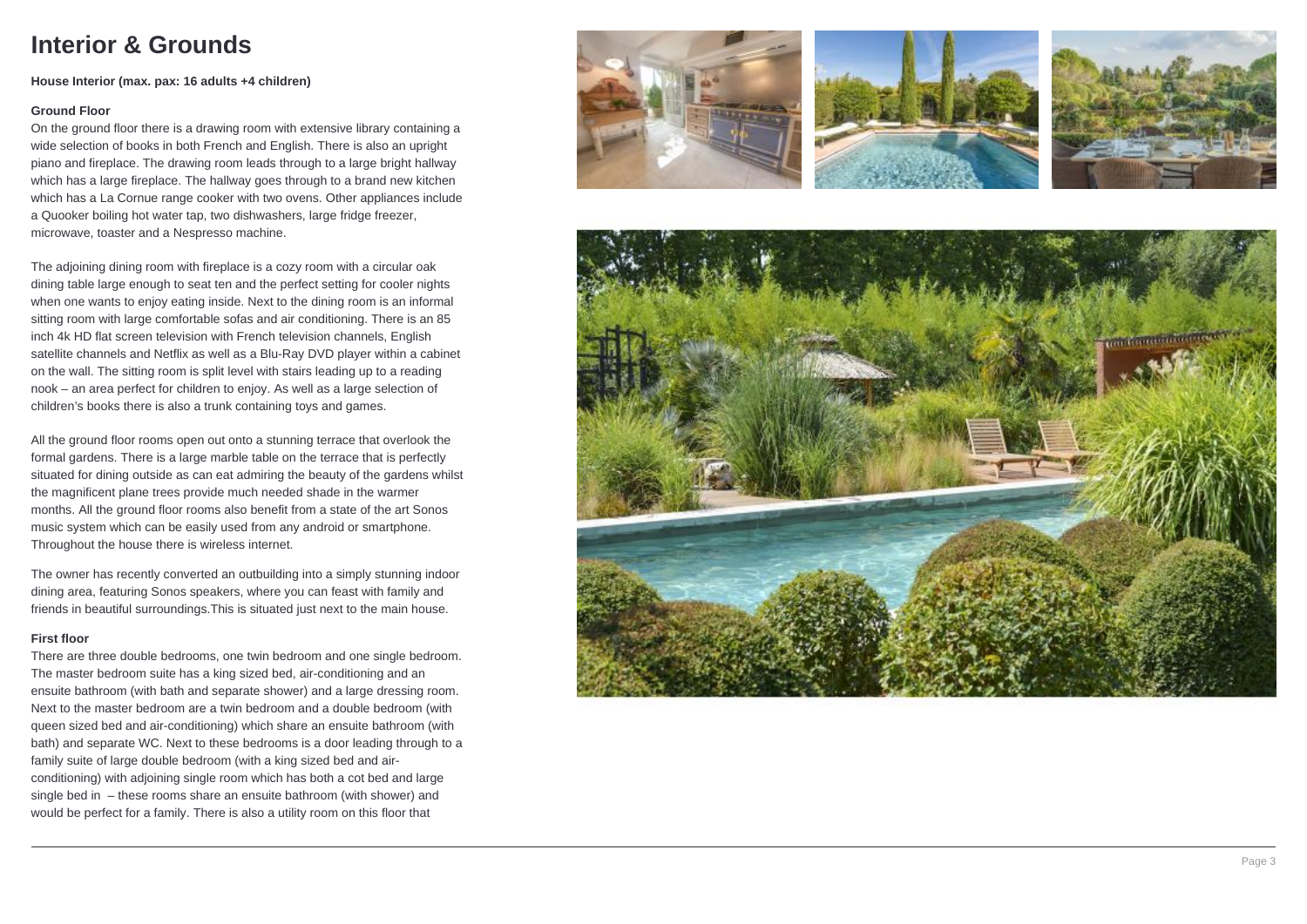comes with separate washing machine and tumble drier, clothes horse and sink.

#### **Second Floor**

On the second floor there is a large double bedroom suite with a king sized bed, air-conditioning and ensuite bathroom (with bath and separate shower) and walk in wardrobe. Next to this bedroom is a twin bedroom and then a separate attic dormitory with air-conditioning and four single beds. These bedrooms share a hallway bathroom (with shower). All bedrooms come with hairdryers and dressing gowns. Bathroom toiletries are also supplied.

#### **Garden Bedrooms**

1 double bedroom and one twin bedroom each with ensuite shower rooms and air conditioning (these bedrooms are perfect for couples who want a little more privacy as each one is totally separate to the main house and within the beautiful gardens)

#### **Outside Grounds**

These include a wonderful children's playground and play area in the vast grounds, including a sandpit, large sunken trampoline and beautiful wooden playhouses. In addition to this there is an outdoor ping-pong table, badminton, cricket and croquet sets that can be easily set up at in the far field. The garden also now features a beautiful in-built barbecue just by the main house.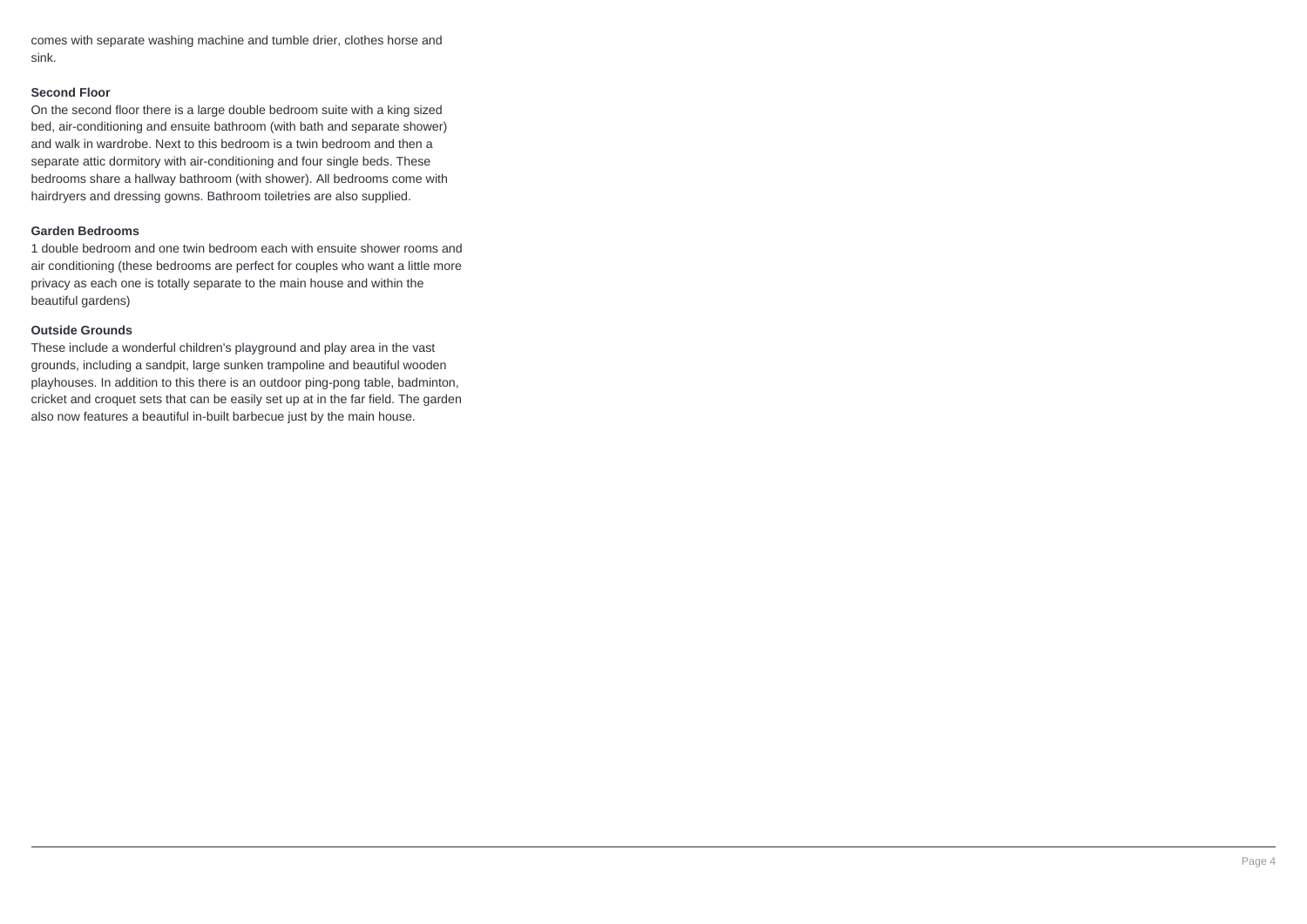## **Location & Local Information**

Water Lily House is ideally situated to profit from all the very best Provence has to offer. Located just ten minutes from the beautiful St. Rémy-de-Provence and within half an hour's reach of the towns of Avignon, Arles, and L'isle sur-la-Sorgue, to name but a few.

There is a wealth of cultural and historical attractions within an easy drive. In Arles, you can see the Roman ruins, the Museum of Arles and Provence or go to the lively Saturday market.

In Avignon, there is the Palais des Papes, an important medieval gothic building, boasting one of the largest gothic fortresses in Europe. You can take a leisurely boat ride on the canals that pass through L'isle sur-la-Sorgue, a small but vibrant town, particularly visited for its many antique shops and where you can see working water wheels throughout.

Alternatively, you may wish to sample local wines and visit Château Romanin in St. Rémy where you can enjoy a tour of their vineyards and see their cellars.

Leisure activities around the area include horseback riding tours in Egalières, or avid golfers can tee off from either the Servanes or Pont Royal courses nearby. For those feeling more adventurous, hire a bike for the day and choose a challenging long distance mountain bike trail. Whether an easy or vigorous route, cycling is one of the best ways to experience the breath-taking vistas of the Provencal countryside.

For family days out with the children, there are a variety of adventures to choose from. Rent a canoe in Avignon and view its historic buildings from the river Rhône, or take the steam train of Cévennes from Anduze to Saint-Jeandu-Gard, passing through the typical landscapes of the region or spend the day at the Zoo in La Barben, where you can see a huge variety of creatures: elephants, giraffes, crocodiles, wolves and yaks.

Water Lily House is just outside of Noves, a beautiful small town which has two chemists, a supermarket and fine local bakery meaning you are just a short four minute drive from picking up your fresh croissants in the morning.

### **Local Amenities**

Nearest Airport **Marseille**

**(71-80 Km)**







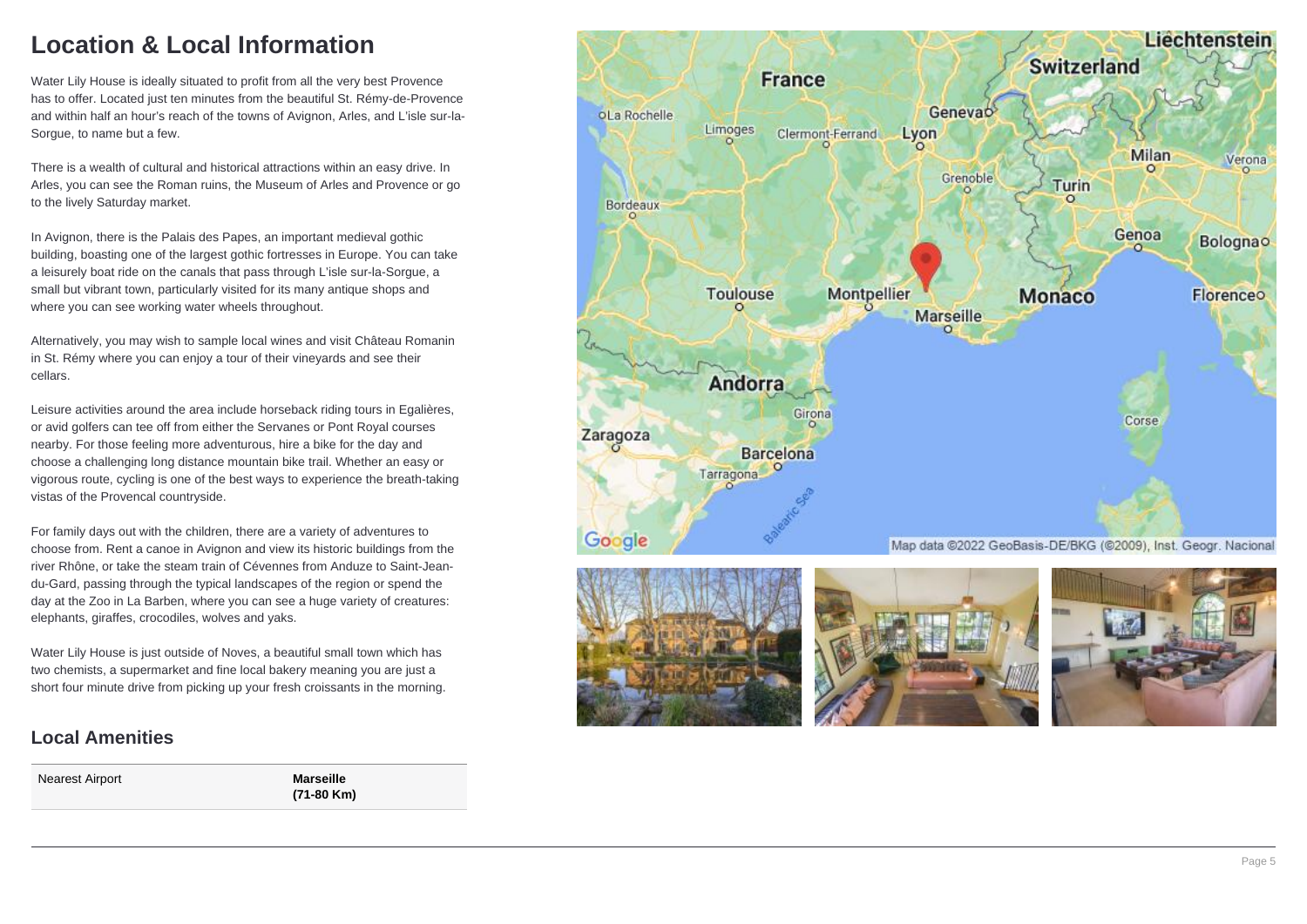| <b>Nearest Train Station</b> | Avignon<br>(15 Km)                 |
|------------------------------|------------------------------------|
| Nearest Village              | <b>Noves</b><br>(1 Km)             |
| <b>Nearest Town/City</b>     | <b>Noves</b><br>(1 Km)             |
| <b>Nearest Restaurant</b>    | <b>Noves</b><br>(1 Km)             |
| Nearest Bar/Pub              | <b>Noves</b><br>(1 Km)             |
| <b>Nearest Shop</b>          | <b>Noves</b><br>(1 Km)             |
| <b>Nearest Supermarket</b>   | <b>Noves</b><br>(1 Km)             |
| Nearest Beach                | <b>Marseille</b><br>(71-80 Km)     |
| <b>Nearest Golf</b>          | Avignon<br>(15 km)                 |
| <b>Nearest Piste</b>         | <b>Mont Serein</b><br>$(51-60$ Km) |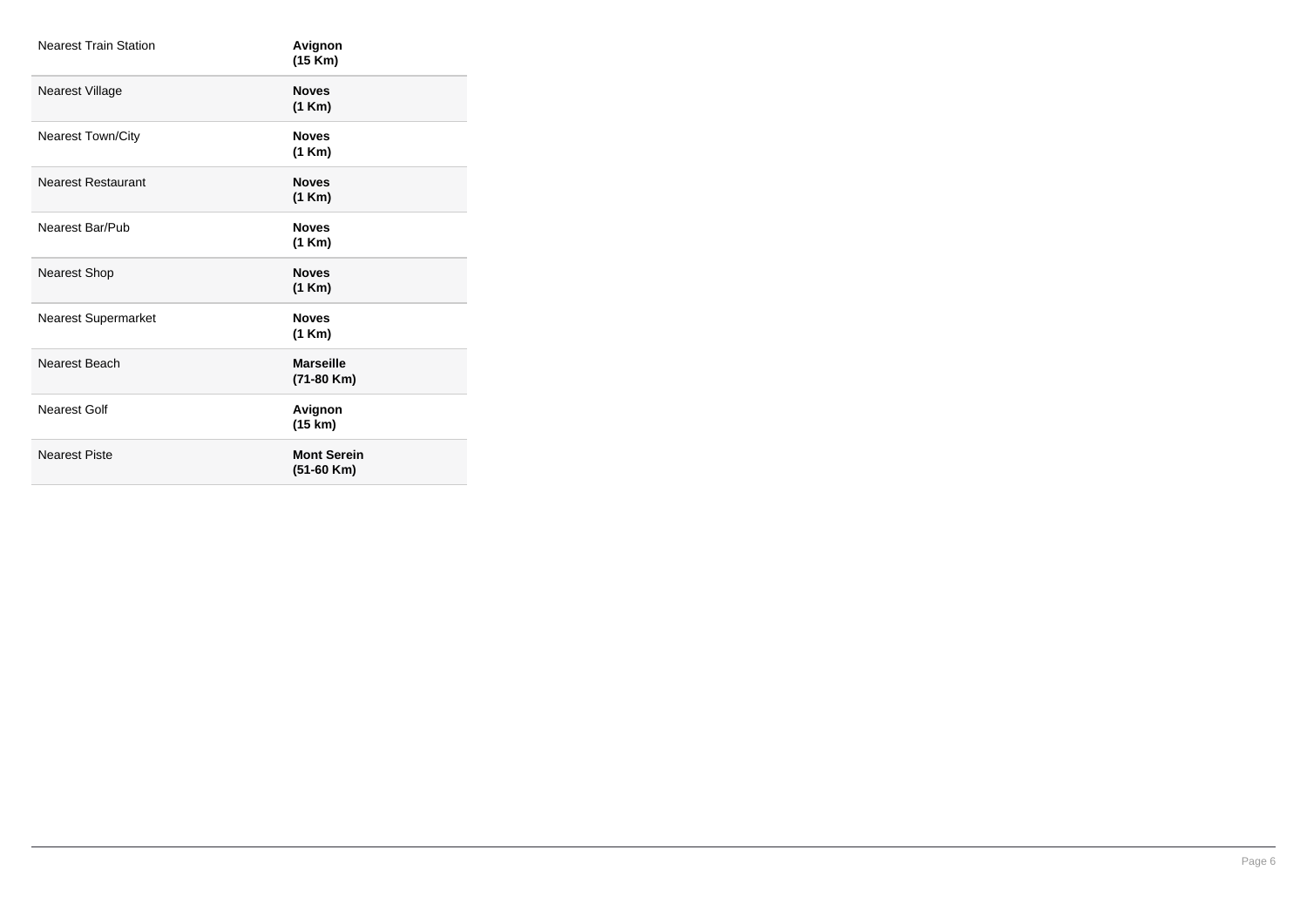## **What Oliver loves…**

- Spectacular, unforgettable gardens are world renowned
- Whilst retaining an authentic and traditional atmosphere, the house has recently been renovated as to include all the modern amenities
- Location: Water Lily House is positioned as so that guests are never more than a short drive from all the joys Provence has to offer

### **What you should know…**

- A non-refundable 50% deposit is required to confirm the booking (or full payment if booking within 12 weeks of departure)
- Short stays of minimum 3 nights are possible at certain times of the year, on request. Please enquire for availability and a quote.
- As beautiful and expansive as the Water Lily house gardens are they are not 'childproofed' so children should be watched when exploring
- No ground floor bedrooms in the main house but ground floor bedrooms in the garden (although not wheelchair friendly)
- Despite their simple elegance, not all of the bedrooms are en-suite
- A/C is available in the living room and seven of the bedrooms. See 'features' tab for full details
- Advertised prices are for a maximum of 16 adults and 4 children